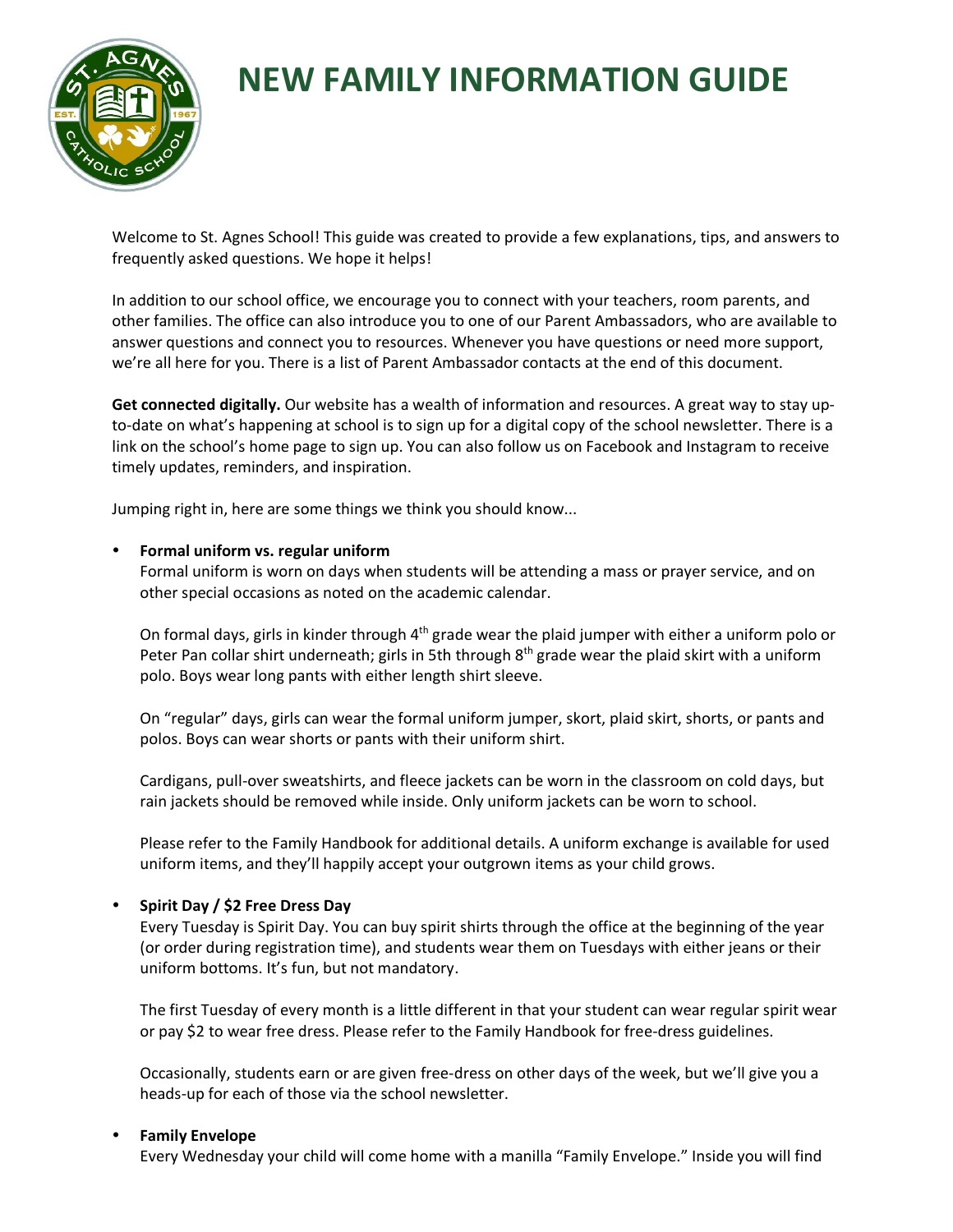the weekly newsletter, a scrip order form, and other flyers. Your job is to remove all items from the folder, **read** the contents, and return the folder by Friday of the same week (empty or with return items as needed). For example, you can send in your scrip, hot lunch, or Spring Play order form via this envelope. Have a tuition payment due? Stick it in the family envelope. You can also use this envelope as a handy way to send other notes and communications to the office.

# **Choicelunch (lunch delivery program)**

Students can participate in Choicelunch at any time during the school year. Order lunches at www.choicelunch.com or through the program app.

# **Scrip**

You know those kiosks at the grocery store selling gift cards? That's basically what scrip is. But when you buy your scrip/gift card from St. Agnes, the school gets a percentage of the sale. This is a major part of our fundraising and every family is expected to participate (see the Family Handbook for more info). Scrip is sold in the office or you can submit your order through the Family Envelope and check the "send home with my child" box at the bottom of the page. There is a larger list of participating vendors found online, which you can special order. If you have specific questions you can always email **akelley@csdo.org**.

Last year we started using the RaiseRight app so you can order eScrip without coming into the office. You cannot order physical gift cards this way, but you can purchase eScrip on demand and reload physical gift cards you purchased through the office. To get started with the app, use enrollment code E24L86A51L29.



Here are a few tips to help you reach your goal:

- Invite family/friends to participate and give them copies of the scrip order form. Grandparents, uncles, your BFF – they can all get scrip through you.
- Christmas and birthdays are a great time to give gift cards! Plan your Christmas shopping ahead of time and use scrip gift cards for your purchases.
- Have a large household purchase to make? Check to see if you can purchase scrip for the retailer or service ahead of time.
- Employers often like to give their employees gift cards for Christmas, so offer to purchase those gift cards through you.

# • **Car line**

Car line is a well-oiled machine and most kids love doing it. It may seem a tiny bit confusing at first, so it may help to either watch it once to figure it out. Maps are provided in the Family Handbook. Here's how it works:

- $\circ$  For morning drop-off (starting at 7:45 a.m.), drive into the teacher parking lot, and when you find yourself *parallel to the school*, teachers magically appear, open the car door, whisk your child and his/her backpack away, shut your car door, and off you go. You then drive back out and on with your day. **Please note you should only turn right out of the parking lot in the morning, which helps maintain the flow of traffic.**
- $\circ$  You have the option of doing morning drop-off on the other side of the school. Enter the parking lot on the far side of the church (where there is a stop sign) and follow the traffic through the lot and over to the well. On this side, your children are expected to let themselves out of the car.
- $\circ$  In the afternoon, you enter the parking lot on the far side of the church (where there is a stop sign). If you get on campus before 2:45 p.m., you'll have to idle in line along the back fence by the field and the "big toy" play structure. At 2:45 p.m., you're allowed to drive into the large blacktop school yard, parking in rows parallel to the school. Typically, there will be 4 – 5 rows of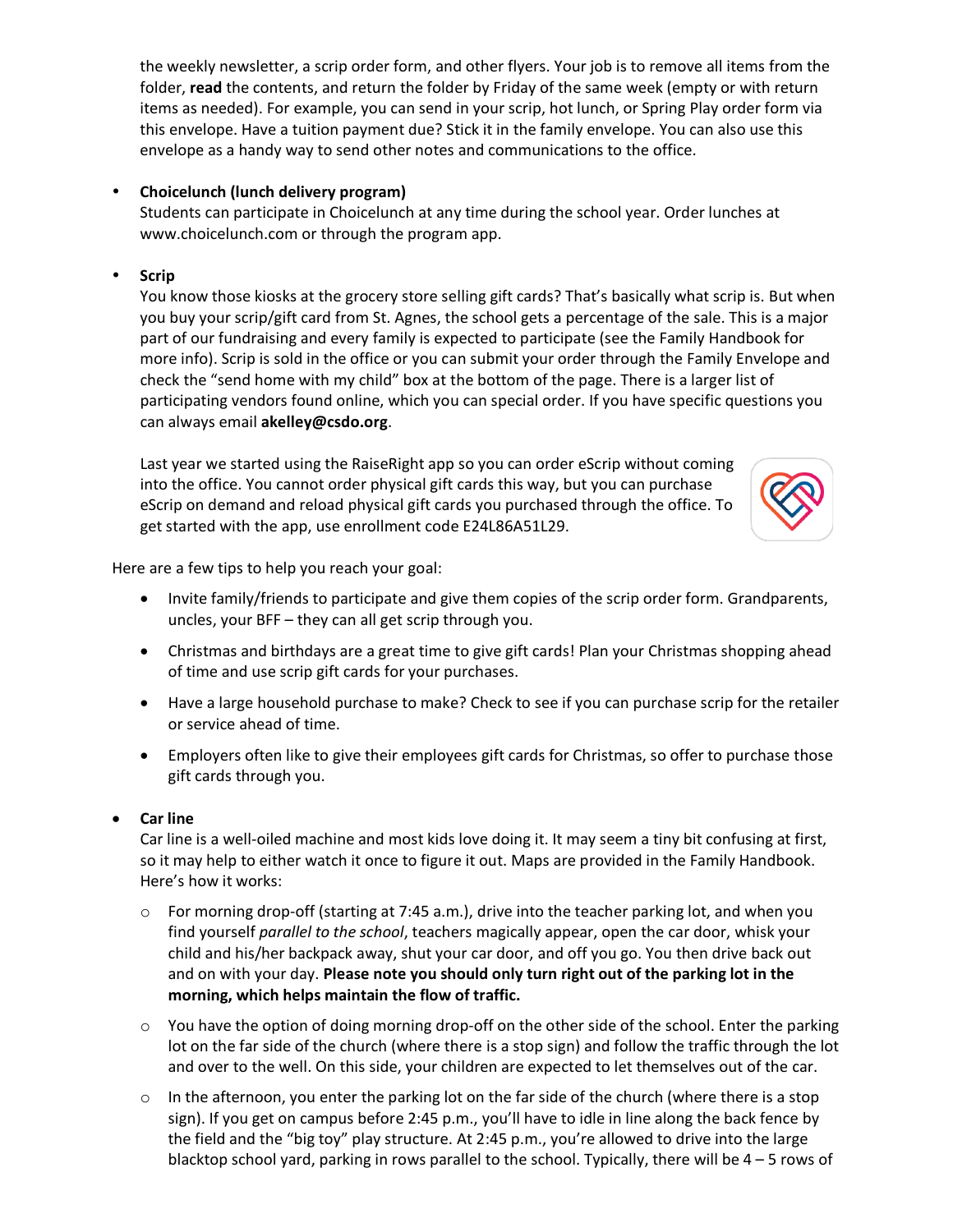cars. At 3 p.m., the bells rings and students start exiting school and finding their way to cars. For younger children – especially kinders – the teachers will help get your child to you at your car. Please **stay in or next to your vehicle at all times; do not walk up to get your child.** Once all kids are in the cars and safe, a teacher will dismiss the cars row by row, with new cars filing in behind. (Again, watch it once and it all becomes clear!)

Once the next set of cars are all lined up, a teacher will blow a whistle so the kids know it's safe to proceed to their cars. So even if you're parked right up at the curb in the first row, and your kid is staring at you longingly, he/she can't come to you until all cars are stopped and it's safe for everyone. In the afternoon, all cars exit via the teacher lot, but you can turn right or left as you leave. If you choose to park instead of doing car line, please only park in marked parking spots, and never in the teacher parking lot.

#### • **Volunteer hours**

I know it seems like a lot, but it's actually pretty easy to earn your 30 hours per family. You likely already signed up for all your volunteer interests through SignUp Genius, but we'll also be offering some options for helping out in the classroom. You're welcome to get your whole family involved with volunteering. Parents, grandparents, aunts, uncles… they can all help. But **anyone** who volunteers on campus or who attends field trips **must** be cleared for fingerprinting and do the online VIRTUS training first. The earlier you do this, the better, as it can take weeks to have fingerprints processed.

There are a lot of school events you can attend without being screened as a volunteer. Please feel free to join us for community events such as school masses, Stations of the Cross, Blessing of the Animals, and the Wheel-A-Thon. We'd also love to see you at our after-hours family events, such as Fall Fest, the Ice Cream Social, our Father-Daughter Dance, and Mother-Son Adventure.

Well, that should be enough to get you started. I'm sure you'll have many other questions along the way. Please don't hesitate to ask for help. We've all been new to this at some point and have learned along the way. We're here to help, and if we don't know the answer we can always find out!

# **Key events by month**

There are things that you just don't know until someone tells you, and this is particularly true for new families. Below are a few things worth knowing, by month (dates subject to change).

# **July**

The school calendar is already available, so now is a good time to download it. As you'll see, the first several days of school are half days. By the way, kids can wear free dress on the first day of school, and typically for the next few days as well. Check the calendar and watch for email reminders.

The lines are long for uniform sales on campus, so I highly recommend shopping online with Dennis Uniform during summer and they often offer back-to-school deals on their website. Shop online at **www.dennisuniform.com** using school code **NZ4STA**. You can view options by grade and gender. If you want to try on the sizes, you can visit their San Francisco store.

We offer fingerprinting on campus the first day of school, but if you want to get it done a little earlier – and be ready to start volunteering in the classroom as early as possible – I recommend you go to a certified scan location (check your local PostalAnnex) to get it done now. Mrs. Kelley (the school secretary) has the required Live Scan forms in the office. It must be filled out with Diocese of Oakland information or it will not be processed correctly (don't worry, Mrs. Kelley will fill it out for you).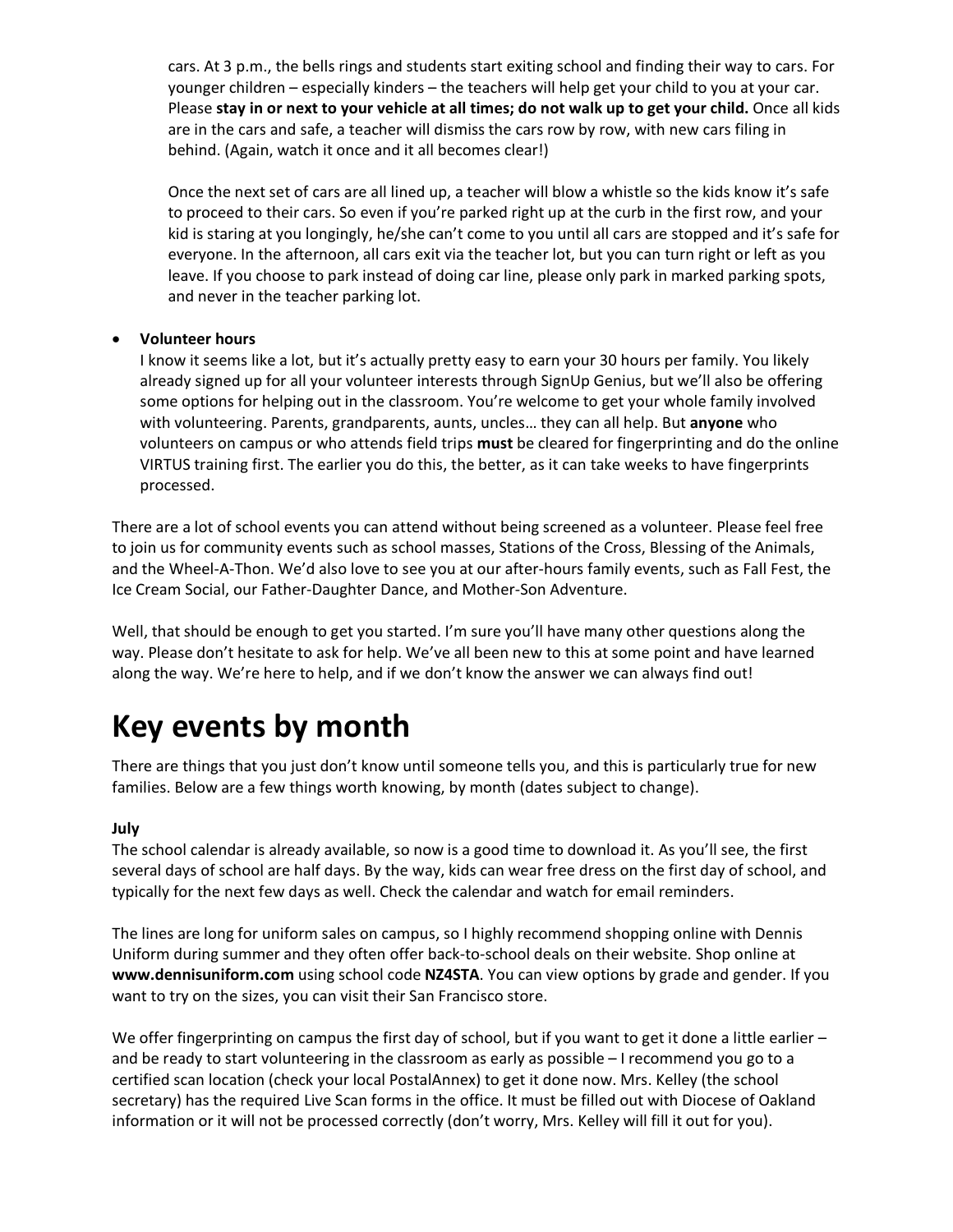The other thing you'll need to do is complete the **VIRTUS online course** called Protecting God's Children® Online Awareness Session 3.0 (find it under the Forms/Resources tab on the school website). Once competed, turn the completion certificate and \$15 payment to the office. **August**

First day of school:

- Super short day with school hours of  $8 9:30$  a.m.
- Free dress
- Coffee and donuts are available for all parents in the Cauchi Hall courtyard
- Parents can attend the 8:30 a.m. prayer service
- Fingerprinting available on campus

#### **September**

Wheel-a-Thon (WAT) is a big deal for the kids and funds raised are how we pay for class field trips. Field trips can be expensive (bus rental alone is about \$1000) and we only take field trips that we can fund with WAT money. We cannot supplement these funds after the fact to cover field trip costs.

Have your child practice riding his/her bike for the weeks leading up to WAT, especially if you've bought a new bike recently. On WAT day, kids have free dress and lots of parents come to watch, even if they're not volunteering. If you're looking to meet some other parents, this is a great day to do that.

#### **October**

Blessing of the Animals is another event the kids really love. Any and all live animals are allowed but need to be brought by the parent, stay on leash or otherwise contained, and go home right after the blessing. Stuffed animals, drawing, or photos are welcome for families without portable or actual pets. Parents are welcome to stay and watch the blessing – it's always fun and very lively.

Some classes have small Halloween parties, for which you can volunteer. Kids do **not** wear Halloween costumes to school. Just before Halloween, we have an evening Fall Fest with a costume parade, Trunkor-Treat, cake walk, and games.

#### **November**

Stone Soup partners the kinders with 1<sup>st</sup> Grade to celebrate Thanksgiving. Parents can attend or sign up as volunteers to help with the event. Other classes participate in school-wide activities.

#### **December**

The Christmas concert is a major production and not to be missed. The afternoon show is much less crowded, but just as fun. Get there early and line up outside to ensure you'll get a good seat.

#### **January**

Catholic Schools Week launches with Open House, which is not required, but you are highly encouraged to attend. It's great to see the projects each class has displayed and the kids are so proud to show you their art and accomplishments. Don't miss visiting all other classrooms (3rd grade is always a favorite) as they all put out cool projects. The book sale is a major event this day, so prepare yourself to stand in line while your kids "shop." But know that the book sale takes place over a few days during the school week, so there's no need to rush in on Open House day if you can come another day (it's open until 4 p.m., Monday through Thursday, the week following Open House).

During Catholic Schools Week, there are daily themes and events. Students will be have opportunities to participate with crazy hair, crazy socks, themed outfits (eg, yellow and black for Spelling Bee day), and will attend various assemblies. Please adhere to communicated guidelines, which includes **no dye or sprays (even washable) for hair.**